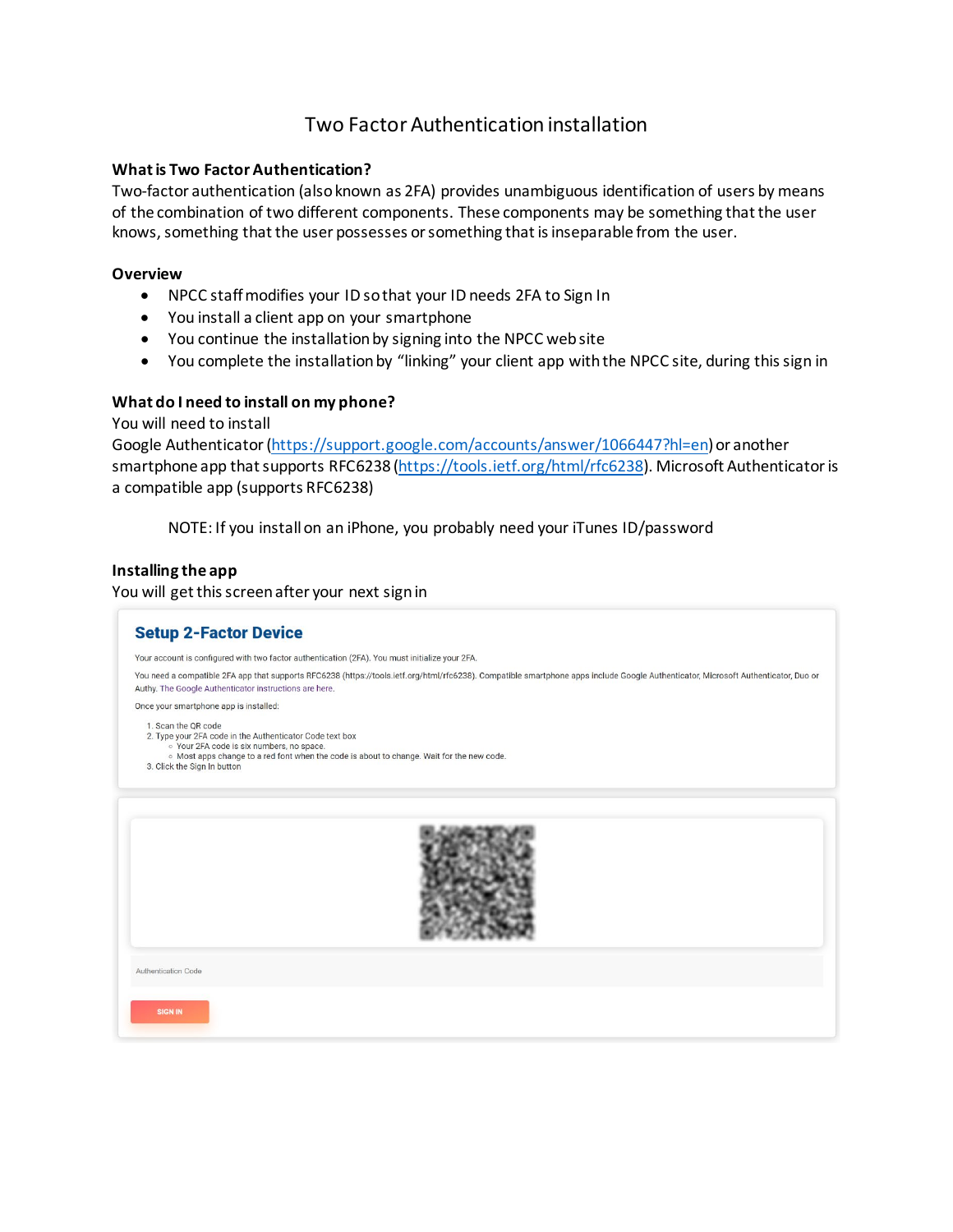## **Installing the app -Google Authenticator**

Click the Google Authenticator Tutorial link, which should be <https://support.google.com/accounts/answer/1066447?hl=en>

Click on your phone type (iPhone, Android, etc.)

Follow Google's instructions

NOTE: If Google Authenticator is already installed on your phone, you do not need to install Authenticator a second time but you will need to add another site to your phone 's Authenticator.

iPhone – start with step 3 under **Setting up the app** Android – start with step 4 under **Setting up the app**

Enter the Authentication Code and click the SIGN IN button

NOTE: Authenticator works on the combination of PC and browser. If you want to login from a second PC or a second browser, you will need to enter a Verification Code and click that Save button so that your access is trusted on the second combination.